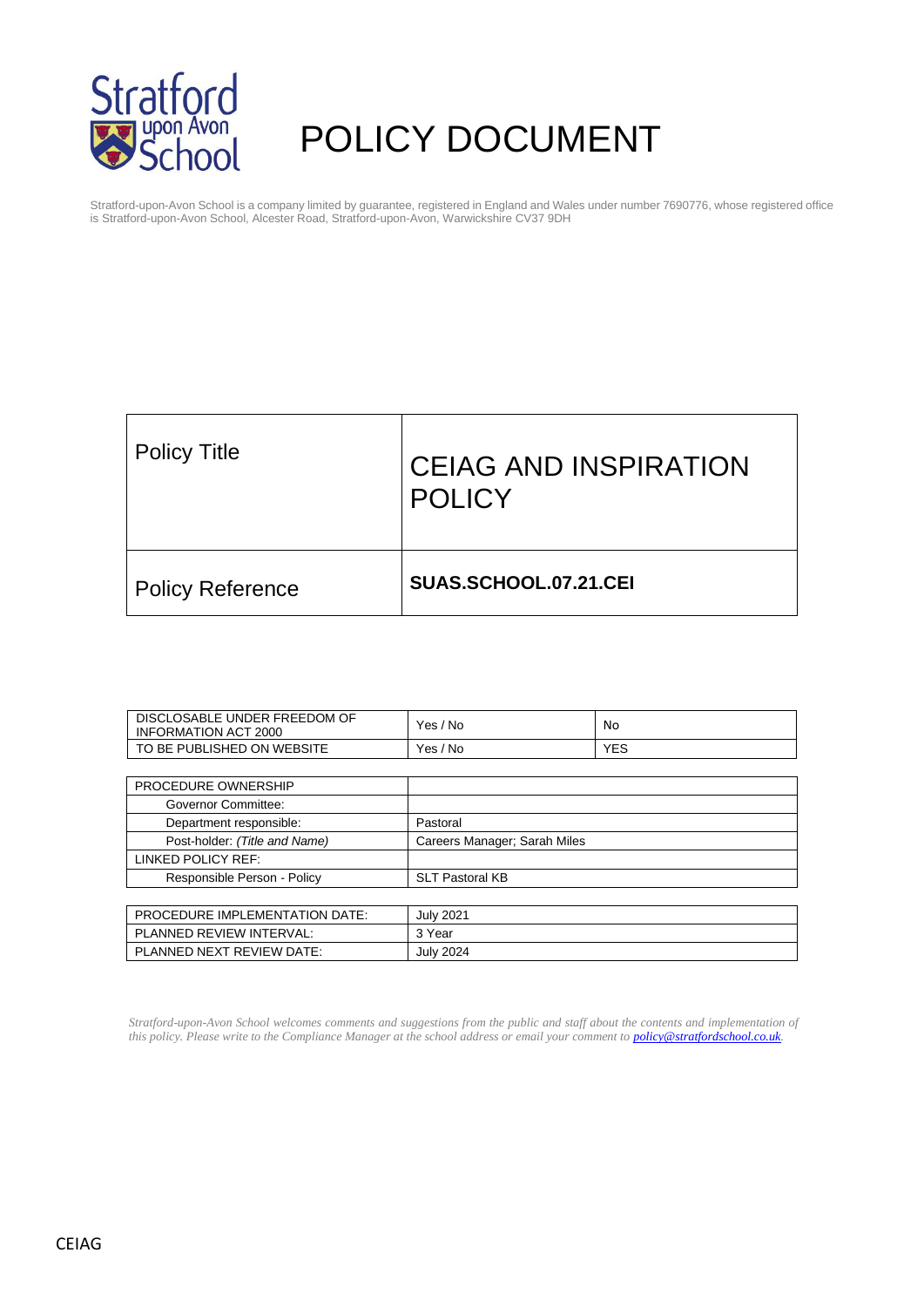# *i. POLICY OUTLINE*

*This policy outlines the schools approach to Careers Education, Information, Advice and Guidance (CEIAG) and its role in inspiring students.*

# *ii. PURPOSE*

*This policy is written to ensure that statutory requirements are met and input is evaluated, improved and accounted for. Students should be able to gain the knowledge, skills and attitude they need to manage their own life-long-learning and career development.* 

# *iii. IMPLICATIONS OF POLICY*

*Failure to deliver the statutory requirements has implications on the assessment of the school and on learner outcomes.*

# *iv. EQUALITY ANALYSIS*

*This is a requirement under the Equalities Act 2010, and demonstrates that in implementing the policy no particular group will be disadvantaged, or has failed to be considered.* 

# *v. CONSULTATION*

*Consultation will be with relevant stakeholders, prior to presentation for approval by the Senior Leadership Team (SLT)*

# *vi. PROCEDURE*

- *Delivery of the CEIAG programme will be assessed against the policy and national guidelines annually*
- *The School is committed to the provision of independent and impartial CEIAG for all students, which is delivered in their best interest and differentiated for individual needs.*
- *The programme will be delivered in partnership with a variety of organisations to ensure a broad range of experiences*

# *vii. RELATED POLICIES AND PROCEDURES*

- *Equality and Cohesion Policy*
- *Curriculum Policy*
- *Pupil Premium Policy*

# *viii. DOCUMENT HISTORY*

*The policy will be subject to regular review once ratified by the Governing Body. The history of the policy will be recorded using the chart following:*

| <b>Date</b> | <b>Author/Reviewer</b> | Amendment(s) | Approval/ adoption date |
|-------------|------------------------|--------------|-------------------------|
| March 2014  | DWa/NW                 | Created      | March 2014              |
|             |                        |              |                         |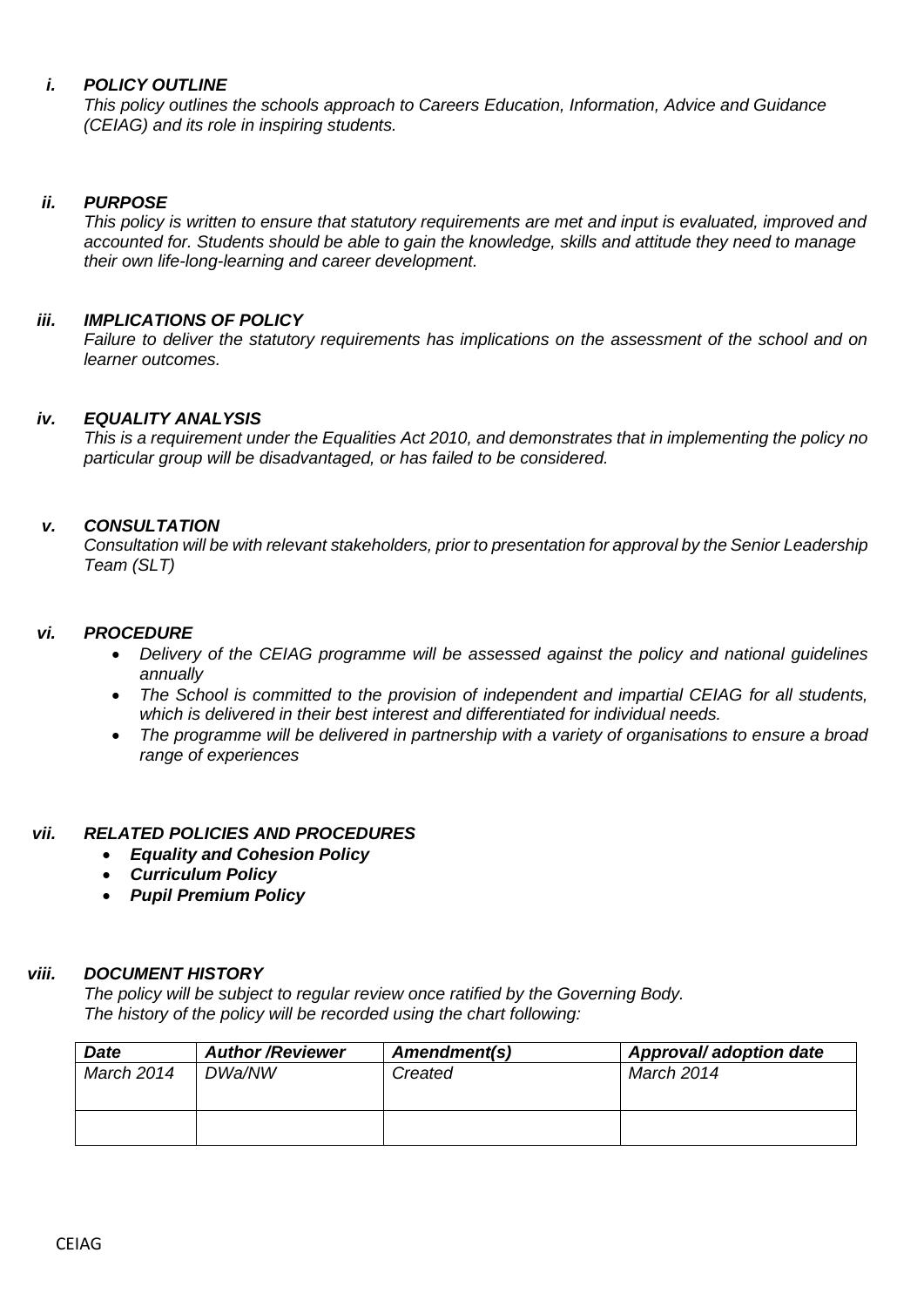# **CEIAG and Inspiration**

# **Statement**

CEIAG is integral to the ethos of the school: 'Engage, Enthuse, Inspire', and as such extends beyond the offices of the Careers Manager and into the whole experience of students in the school.

From Year 7 to Year 13, students will have access to information around options, careers, employability skills and the world of work.

This policy ensures that ALL students receive this information in a timely and relevant fashion and this is then backed by access to independent input through a programme of targeted intervention, curriculum activities or drop-in services.

## **Access**

Students are made aware of the existence of this policy and have open access to it. It can be found online on the school website under Policies.

All staff are made aware of the contents and purpose of this policy.

This policy is reviewed annually and may be revised in response to feedback from students, staff, external organisations and any new national guidelines.

### **What students can expect from us**

- An embedded careers development education programme that provides access to current, accurate and impartial Information, Advice and Guidance for all students to enable them to make informed decisions about their options and progression choices, which will:
	- a) be presented in an impartial manner;
	- b) include information on the full range of post-16 and Post 18 education or training options, including Apprenticeships;
	- c) promote the best interests of the pupils to whom it is given

We will:

- Promote inclusion, challenge stereotyping and promote equality of opportunity.
- Offer additional targeted support for vulnerable students, including Pupil Premium and SEND
- Offer opportunities to develop enterprise and employability skills fit for the global economies of the 21<sup>st</sup> Century

### **Provider Access**

All pupils in years 7 -13 are entitled:

- to find out about technical education qualifications and apprenticeships opportunities, as part of a careers programme which provides information on the full range of education and training options available at each transition point
- to hear from a range of local providers about the opportunities they offer, including technical education and apprenticeships – through options events, assemblies and group discussions and taster events
- to understand how to make applications for the full range of academic and technical courses